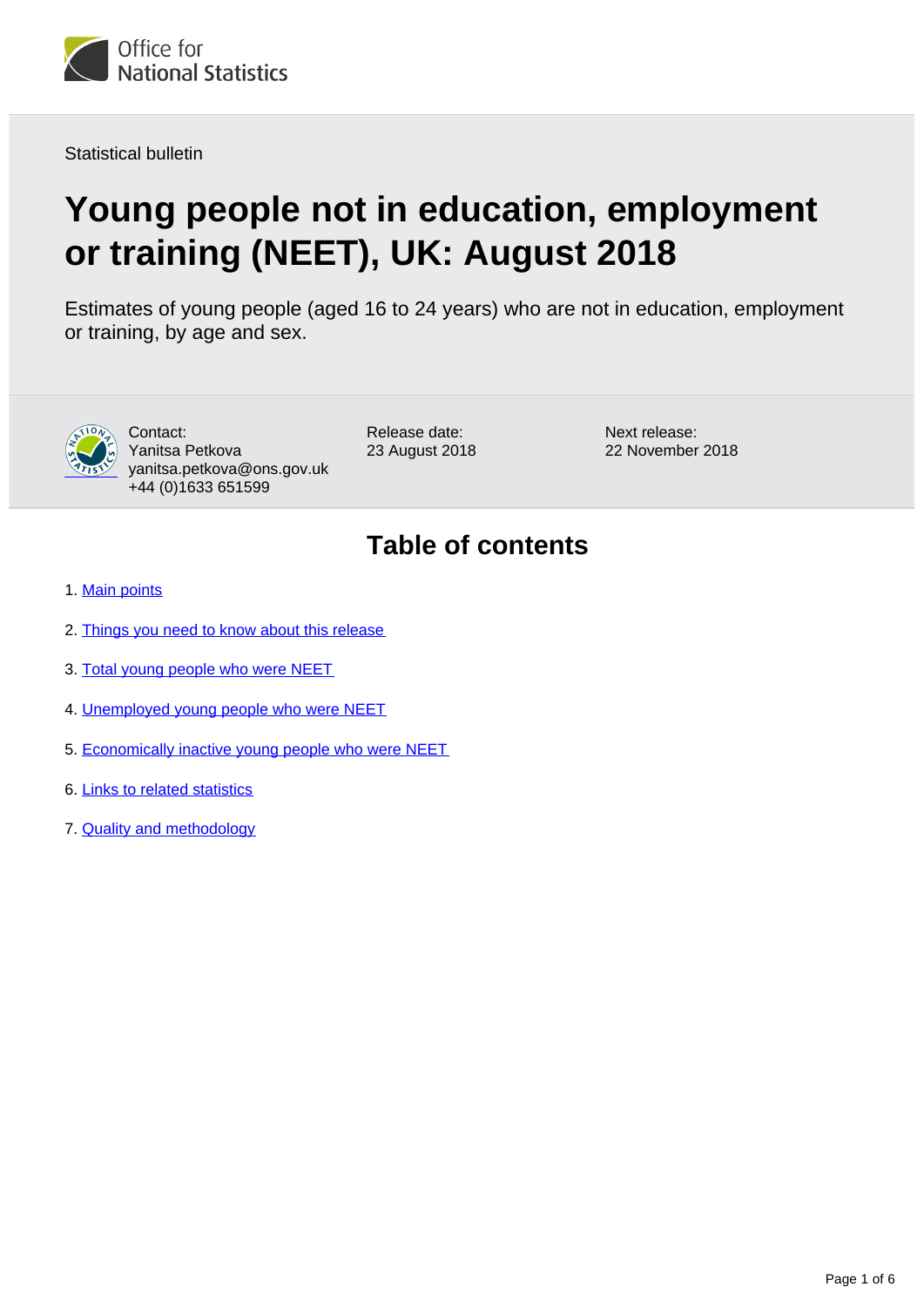## <span id="page-1-0"></span>**1 . Main points**

For April to June 2018:

- there were 783,000 young people (aged 16 to 24 years) in the UK who were not in education, employment or training (NEET); this number decreased by 25,000 from January to March 2018 and was down 6,000 when compared with April to June 2017
- the percentage of all young people in the UK who were NEET was 11.2%; the proportion was down 0.3 percentage points from January to March 2018 and up 0.1 percentage points from April to June 2017
- of all young people in the UK who were NEET, 37.4% were looking for work and available for work and therefore classified as unemployed; the remainder were either not looking for work and/or not available for work and therefore classified as economically inactive

### <span id="page-1-1"></span>**2 . Things you need to know about this release**

This statistical bulletin contains estimates for young people not in education, employment or training (NEET) in the UK. An [article providing background information \(PDF, 89KB\)](http://webarchive.nationalarchives.gov.uk/20160204094749/http:/ons.gov.uk/ons/guide-method/method-quality/specific/labour-market/articles-and-reports/young-people-who-are-neet.pdf) is available. The bulletin is published quarterly in March, May, August and November. All estimates discussed in this statistical bulletin are for the UK and are seasonally adjusted.

### **Accuracy and reliability of the survey estimates**

The figures discussed in this statistical bulletin are obtained from the Labour Force Survey (a survey of households) and are therefore estimates, not precise figures. Further information is available in the quality and methodology section of this statistical bulletin.

### **Explanatory information**

#### **Young people**

For this release, young people are defined as those aged 16 to 24 years. Estimates are also produced for the age groups 16 to 17 years and 18 to 24 years and broken down by sex.

#### **Education and training**

A person is considered to be in education or training if any of the following apply:

- they are enrolled on an education course and are still attending or waiting for term to (re)start
- they are doing an apprenticeship
- they are on a government-supported employment or training programme
- they are working or studying towards a qualification
- they have had job-related training or education in the last four weeks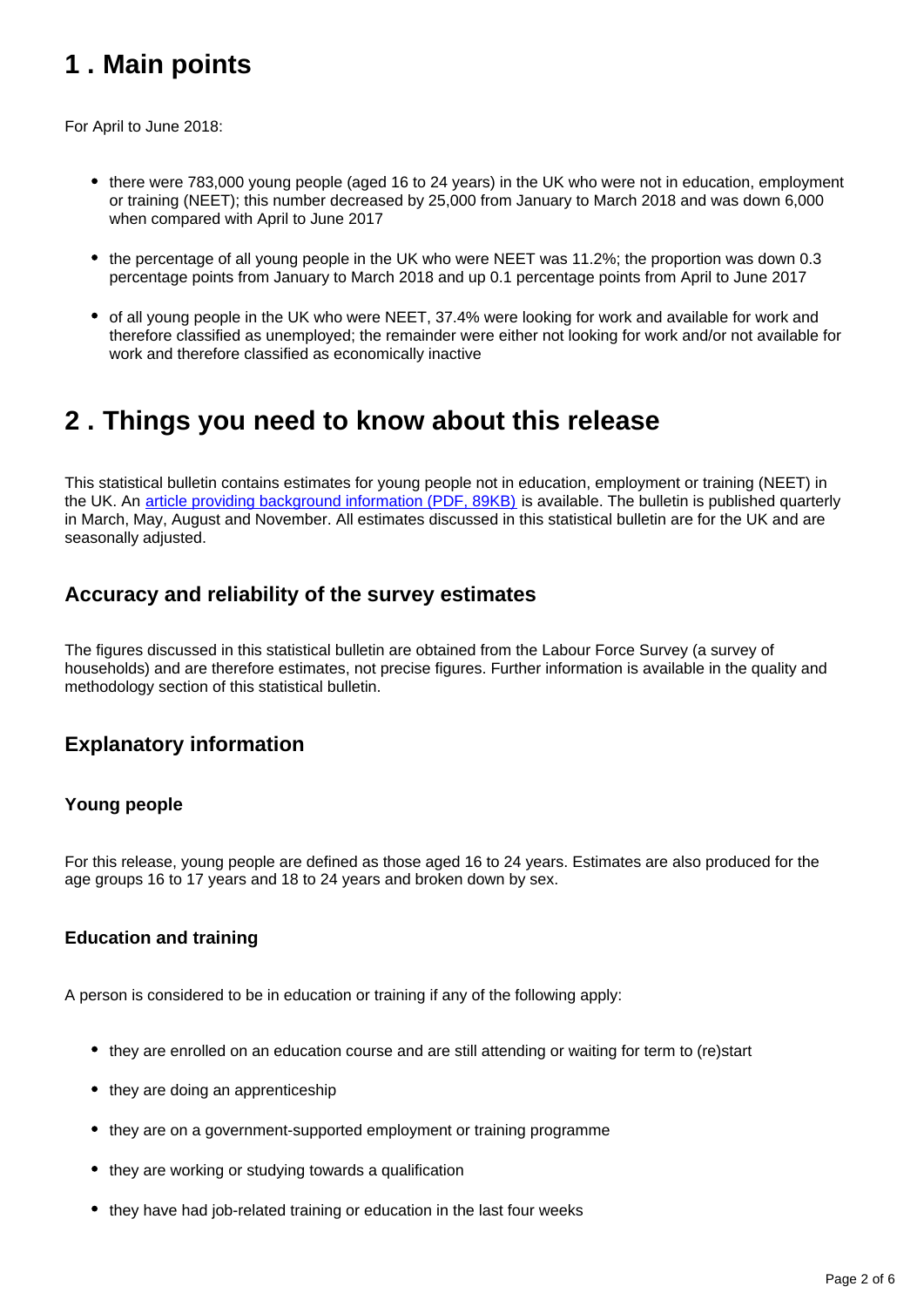#### **About labour market statuses**

"In employment" includes all people in some form of paid work, including those working part-time. People not in employment are classed as either unemployed or economically inactive. Unemployed people are those who have been looking for work in the past four weeks and who are available to start work within the next two weeks.

Economically inactive people are those who have not been looking for work and/or who are not available to start work. Examples of economically inactive people include those not looking for work because they are students and those who are looking after dependants at home. These definitions are based on those recommended by the International Labour Organisation (ILO).

#### **Young people not in education, employment or training (NEET)**

Anybody who is not in any of the forms of education or training listed previously and not in employment is considered to be NEET. Consequently, a person identified as NEET will always be either unemployed or economically inactive.

#### **Relationship to other labour market statistics for young people**

Our monthly labour market statistical bulletin includes the dataset Table A06: Educational status, economic [activity and inactivity of young people](http://www.ons.gov.uk/employmentandlabourmarket/peopleinwork/employmentandemployeetypes/datasets/educationalstatusandlabourmarketstatusforpeopleagedfrom16to24seasonallyadjusteda06sa). The NEET statistics and the Table A06 statistics are both derived from the Labour Force Survey and use the same labour market statuses; however, the educational statuses are derived differently.

For Table A06, the educational status is based on participation in full-time education only. For NEET statistics, the educational status is based on any form of education or training, as listed previously. Therefore, the Table A06 category "not in full-time education" includes some people who are in part-time education and/or some form of training and who, consequently, should not be regarded as NEET.

## <span id="page-2-0"></span>**3 . Total young people who were NEET**

There were 783,000 young people (aged 16 to 24 years) in the UK who were not in education, employment or training (NEET) in April to June 2018. The number decreased by 25,000 from January to March 2018 and was down 6,000 when compared with April to June 2017.

In April to June 2018, 11.2% of all people aged 16 to 24 years were NEET. The proportion decreased 0.3 percentage points from January to March 2018 and was up 0.1 percentage points from April to June 2017. Figure 1 shows the percentage of people aged 16 to 24 years who were NEET over the last five years.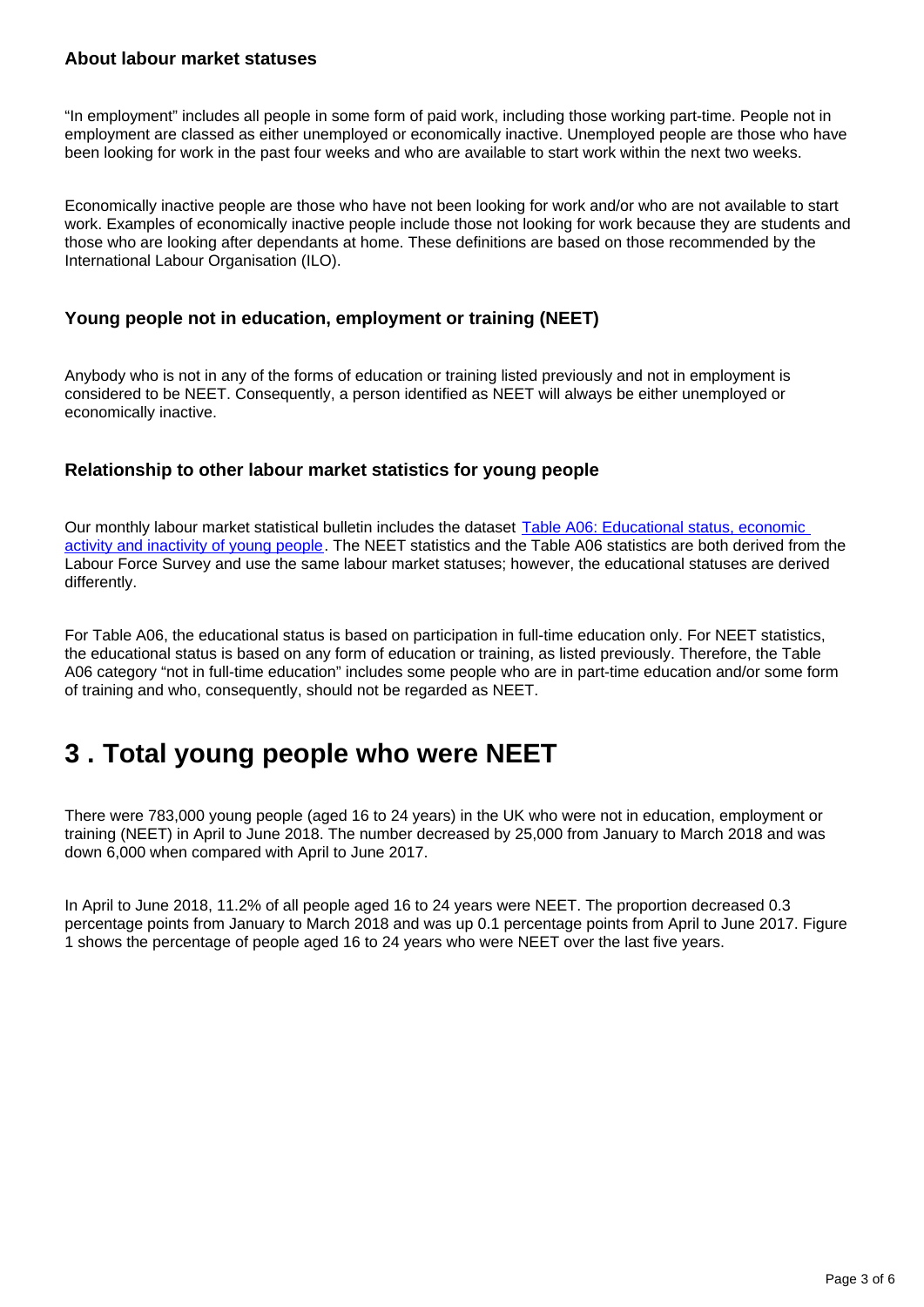#### **Figure 1: People aged 16 to 24 years not in education, employment or training as a percentage of all people aged 16 to 24 years, seasonally adjusted**

#### **UK, April to June 2013 to April to June 2018**

Figure 1: People aged 16 to 24 years not in education, employment or training as a percentage of all people aged 16 to 24 years, seasonally adjusted

UK, April to June 2013 to April to June 2018



#### **Source: Labour Force Survey, Office for National Statistics**

For April to June 2018, there were 55,000 people aged 16 to 17 years who were NEET, a decrease of 7,000 from January to March 2018 and down 10,000 from April to June 2017. There were 729,000 people aged 18 to 24 years who were NEET, down 18,000 from January to March 2018 but up 4,000 from April to June 2017.

### <span id="page-3-0"></span>**4 . Unemployed young people who were NEET**

Unemployment measures people without a job who have been actively seeking work within the last four weeks and are available to start work in the next two weeks. For April to June 2018, there were 293,000 unemployed young people (aged 16 to 24 years) who were not in education, employment or training (NEET), down 29,000 from January to March 2018 and down 32,000 from April to June 2017.

For April to June 2018, there were:

- 184,000 unemployed men aged 16 to 24 years who were NEET
- 109,000 unemployed women aged 16 to 24 years who were NEET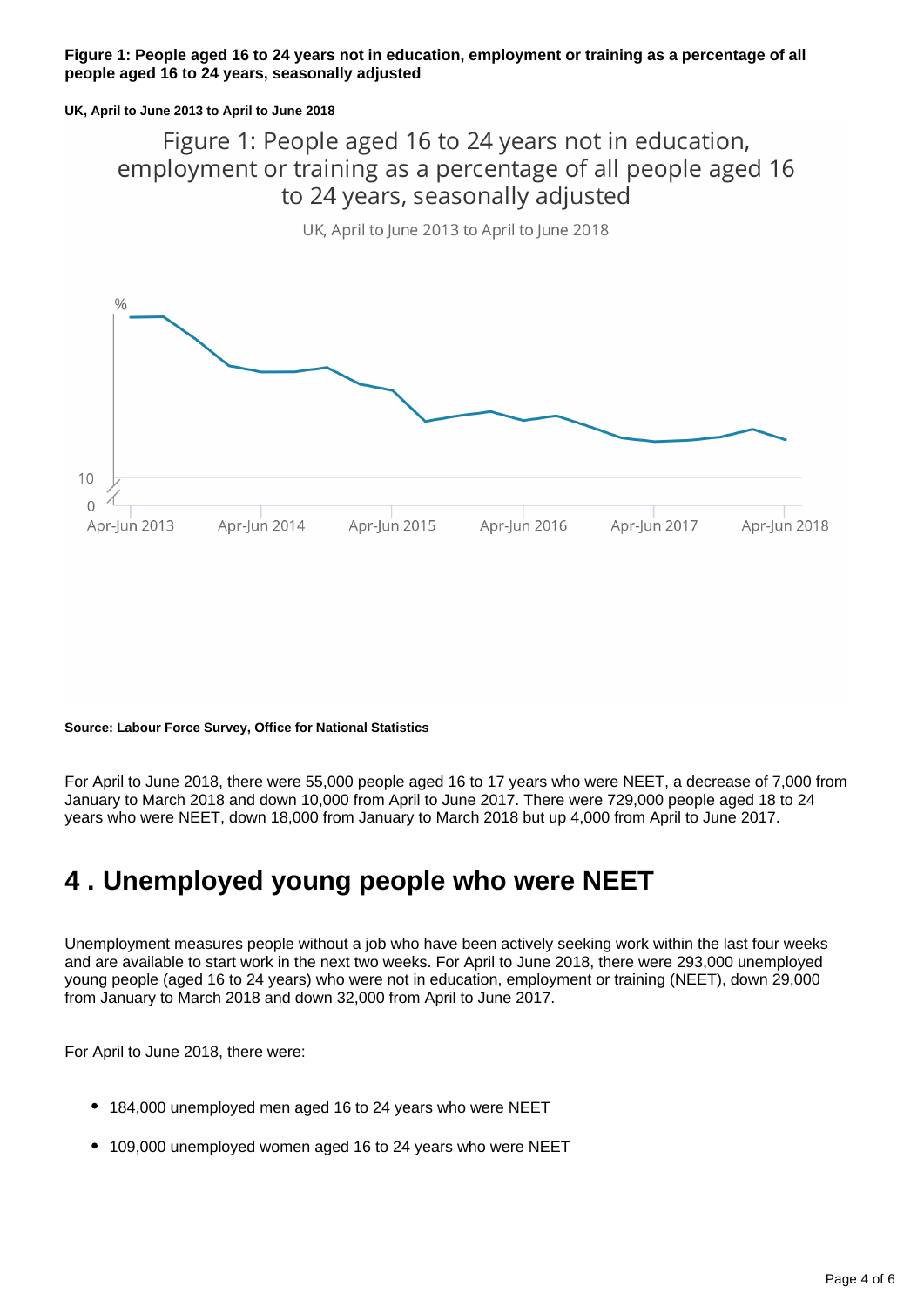## <span id="page-4-0"></span>**5 . Economically inactive young people who were NEET**

Economic inactivity measures people not in employment who have not been seeking work within the last four weeks and/or are unable to start work within the next two weeks. For April to June 2018, there were 490,000 economically inactive young people (aged 16 to 24 years) who were not in education, employment or training (NEET), up 4,000 from January to March 2018 and up 25,000 from April to June 2017.

For April to June 2018, there were:

- 211,000 economically inactive men aged 16 to 24 years who were NEET
- 279,000 economically inactive women aged 16 to 24 years who were NEET

### <span id="page-4-1"></span>**6 . Links to related statistics**

Further statistics on young people in the labour market for the UK were published on 14 August 2018 within the main labour market statistics release and are available in [dataset table A06](https://www.ons.gov.uk/employmentandlabourmarket/peopleinwork/employmentandemployeetypes/datasets/educationalstatusandlabourmarketstatusforpeopleagedfrom16to24seasonallyadjusteda06sa). Information on the availability of [subnational estimates of young people who are NEET \(PDF, 89KB\)](http://webarchive.nationalarchives.gov.uk/20160204094749/http:/ons.gov.uk/ons/guide-method/method-quality/specific/labour-market/articles-and-reports/young-people-who-are-neet.pdf) is also available:

- [NEET estimates for England](https://www.gov.uk/government/collections/statistics-neet)
- [NEET estimates for Scotland](http://www.gov.scot/Topics/Statistics/Browse/Labour-Market/LANEET)
- [NEET estimates for Wales](http://gov.wales/statistics-and-research/young-people-not-education-employment-training/?lang=en)

## <span id="page-4-2"></span>**7 . Quality and methodology**

The [Labour Force Survey \(LFS\) Quality and Methodology Information report](http://www.ons.gov.uk/employmentandlabourmarket/peopleinwork/employmentandemployeetypes/qmis/labourforcesurveylfsqmi) contains important information on:

- the strengths and limitations of the data and how it compares with related data
- uses and users of the data
- how the output was created
- the quality of the output including the accuracy of the data

Further information about the LFS is available from:

- the **[LFS User Guide](https://www.ons.gov.uk/employmentandlabourmarket/peopleinwork/employmentandemployeetypes/methodologies/labourforcesurveyuserguidance)**
- **[LFS Performance and Quality Monitoring Reports](https://www.ons.gov.uk/employmentandlabourmarket/peopleinwork/employmentandemployeetypes/methodologies/labourforcesurveyperformanceandqualitymonitoringreports)**